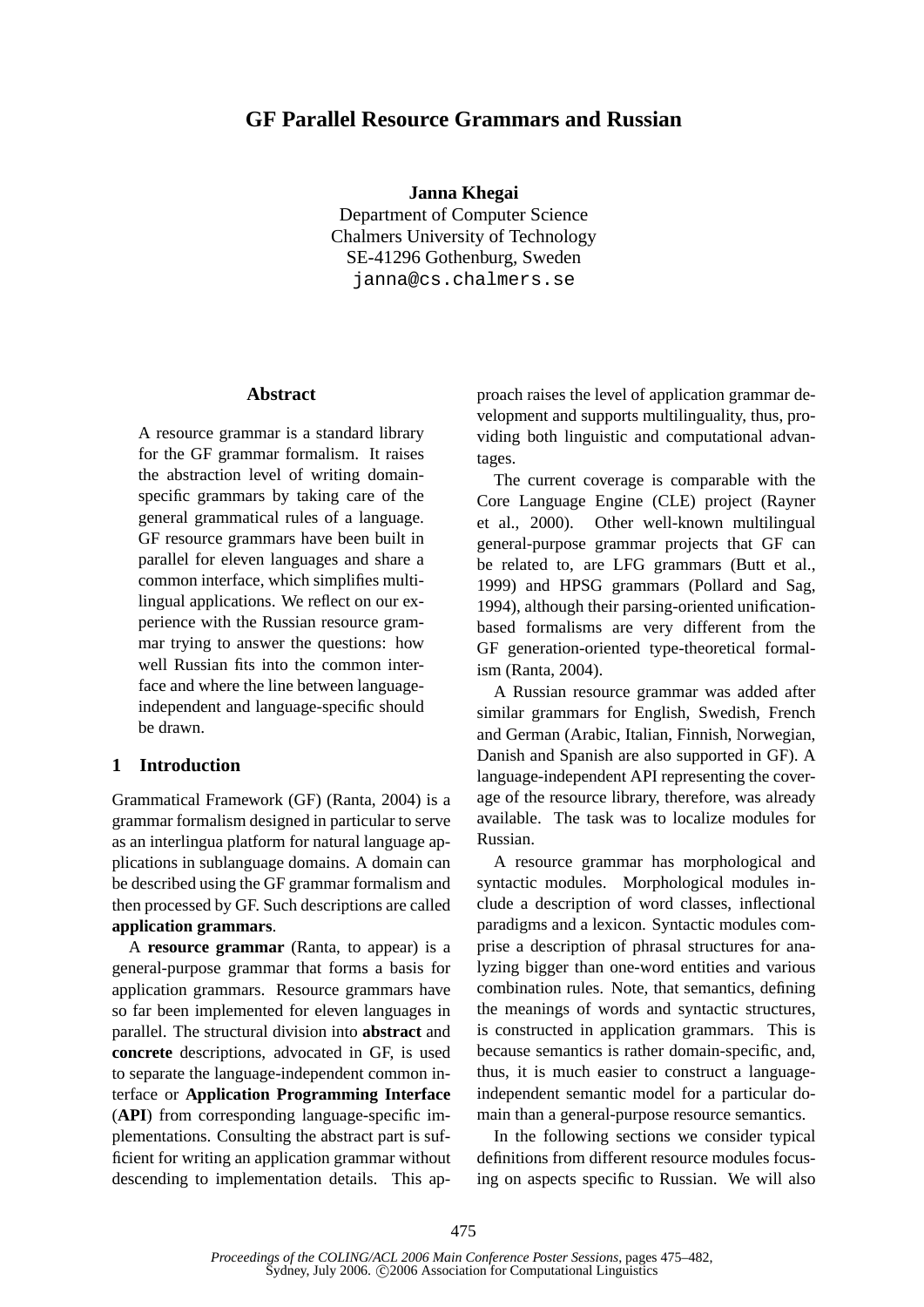demonstrate the library usage in a sample application grammar.

## **2 Word Classes**

Every resource grammar starts with a description of word classes. Their names belong to the language-independent API, although their implementations are language-specific. Russian fits quite well into the common API here, since like all other languages it has nouns, verbs, adjectives etc. The type system for word classes of a language is the most stable part of the resource grammar library, since it follows traditional linguistic descriptions (Shelyakin, 2000; Wade, 2000; Starostin, 2005). For example, let us look at the implementation of the Russian adjective type AdjDegree:

```
param
```

```
Degree = Pos | Comp | Super;
Case = Nom|Gen|Dat|Acc|Inst|Prep;
Animacy = Animate | Inanimate;
Gender = Masc | Fem | Neut;
GenNum = ASingular Gender|APlural;
AdjForm = AF Case Animacy GenNum;
```
oper

```
AdjDegree : Type =
 \{s : Degree \Rightarrow AdjForm \Rightarrow Str\};
```
First, we need to specify parameters (param) on which inflection forms depend. A vertical slash (|) separates different parameter values. While in English the only parameter would be comparison degree (Degree), in Russian we have many more parameters:

- Case, for example:  $\delta$ *o* $\delta$ *obuuue*  $\delta$ *o* $\delta$ *o* $\delta$  bolьxih domov (*big houses – big houses'*).
- Animacy only plays a role in the accusative case (Acc) in masculine (Masc) singular (ASingular) and in plural forms (APlural), namely, accusative animate form is the same as genitive (Gen) form, while accusative inanimate form is the same as nominative (Nom):  $\ddot{A}$   $\dot{\theta}$  $\partial$ *ома – я люблю больших мужчин* (*I love big houses – I love big men*).
- Gender only plays role in singular: bolьxo dom – bolьxa maxina (*big house – big car*). The plural never makes

a gender distinction, thus, Gender and number are combined in the GenNum parameter to reduce redundant inflection table items. The possible values of GenNum are ASingular Masc, ASingular Fem, ASingular Neut and APlural.

- Number, for instance:  $\delta$ *o* $\lambda$ <sub>b</sub>uo $\tilde{u}$  do $\tilde{u}$  bolьxie doma (*a big house – big houses*).
- Degree can be more complex, since most Russian adjectives have two comparative (Comp) forms: declinable attributive and indeclinable predicative<sup>1</sup>: более высокий  $(more high)$  –  $øvalue (higher)$ , and more than one superlative (Super) forms:  $ca_{Mbl}$  $\omega$ высокий (*the most high*) – наивысший (*the highest*).

Even another parameter can be added, since Russian adjectives in the positive (Pos) degree have long and short forms:  $cnoxo\$ *unas pexa* (*the*  $cal$  *river*) –  $pexa$  –  $cnoxo\$ *ina* (*the river is calm*). The short form has no case declension, thus, it can be considered as an additional case (Starostin, 2005). Note, that although the predicative usage of the long form is perfectly grammatical, it can have a slightly different meaning compared to the short form. For example: long, predicative  $\omega_0 - \delta \omega_0 \omega_0 \tilde{u}$  ("he is crazy") vs. short, predicative  $\omega_h$  –  $\delta \omega_h$  (*"he is ill"*).

An oper judgement combines the name of the defined operation, its type, and an expression defining it. The type for degree adjective  $(Adj$ Deqree) is a table of strings  $(s: ...$  $\Rightarrow$  ...  $\Rightarrow$  Str) that has two main dimensions: Degree and AdjForm, where the last one is a combination of the parameters listed above. The reason to have the Degree parameter as a separate dimension is that a special type of adjectives Adj that just have positive forms is useful. It includes both non-degree adjective classes: possessive, like мамин (mother's), лисий (*fox'es*), and relative, like *pyccκu* α (*Russian*).

As a part of the language-independent API, the name AdjDegree denotes the adjective degree type for all languages, although each language has its own implementation. Maintaining parallelism among languages is rather straightforward at this stage, since the only thing shared is the name of

<sup>1</sup>The English *-er*/*more* and *-est*/*most* variations are exclusive, while in Russian both forms are valid.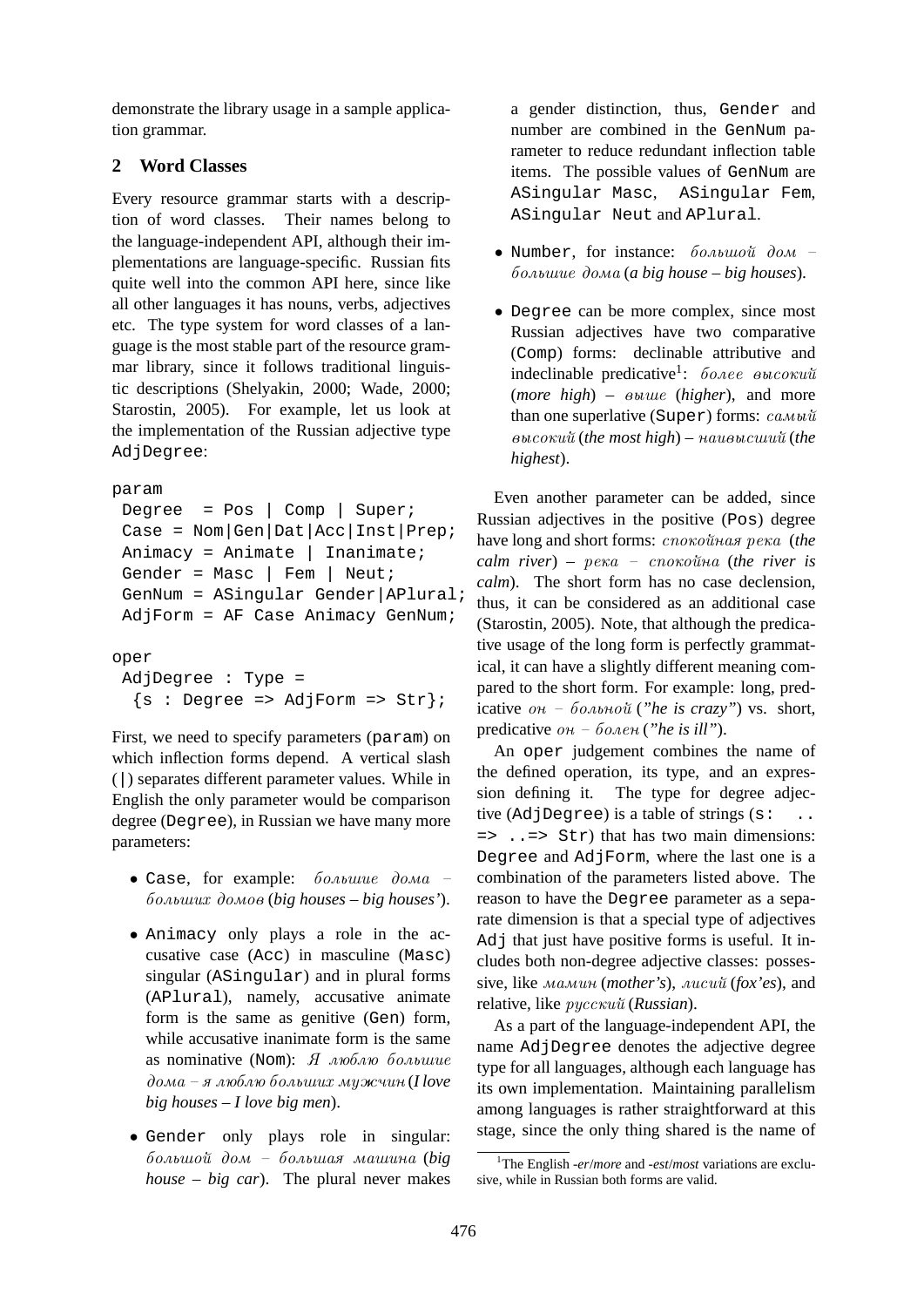a part of speech. A possible complication is that parsing with inflectionally rich languages can be less efficient compared to, for instance, English. This is because in GF all forms of a word are kept in the same declension table, which is convenient for generation, since GF is a generation-oriented grammar formalism. Therefore, the more forms there are, the bigger tables we have to store in memory, which can become an issue as the grammars grow and more languages are added (Dada and Ranta, 2006).

### **3 Inflection Paradigms and Lexicon**

Besides word class declarations, morphology modules also contain functions defining common inflectional patterns (**paradigms**) and a lexicon. This information is language-specific, so fitting into the common API is not a consideration here. Paradigms are used to build the lexicon incrementally as new words are used in applications. A lexicon can also be extracted from other sources.

Unlike syntactic descriptions, morphological descriptions for many languages have been already developed in other projects. Thus, considerable efforts can be saved by reusing existing code. How easy we can perform the transformation depends on how similar the input and output formats are. For example, the Swedish morphology module is generated automatically from the code of another project, called Functional Morphology (Forsberg and Ranta, 2004). In this case the formats are very similar, so extracting is rather straightforward. However, this might not be the case if we build the lexicon from a very different representation or even from corpora, where postmodification by hand is simply inevitable.

A paradigm function usually takes one or more string arguments and forms a lexical entry. For example, the function nGolova describes the inflectional pattern for feminine inanimate nouns ending with *-a* in Russian. It takes the basic form of a word as a string  $(Str)$  and returns a noun (CN) stands for Common Noun, see definition in section 4). Six cases times two numbers gives twelve forms, plus two inherent parameters Animacy and Gender (defined in section 2):

```
oper
```

```
nGolova: Str -> CN = \qquad 0let golov = init golova in \{s = table {
   SF Sg Nom => golov+"a";
```

```
SF Sq Gen => qolov+"b";
 SF Sq Dat => qolov+"e";
 SF Sq Acc => qolov+"v";
 SF Sg Inst => golov+"oñ";
 SF Sg Prepos => golov+"e";
 SF Pl Nom => golov+"u";
 SF Pl Gen => golov;
 SF Pl Dat => qolov+"am";
 SF Pl Acc => qolov+"u";SF Pl Inst => golov+ "a_Mu";
 SF Pl Prepos => golov+ "ax" };
g = \text{Fem}anim = Inanimate \};
```
where  $\qquad$ qolova is a  $\lambda$ -abstraction, which means that the function argument of the type Str will be denoted as golova in the definition. The construction let...in is used to extract the word stem (golov), in this case, by cutting off the last letter (init). Of course, one could supply the stem directly, however, it is easier for the grammarian to just write the whole word without worrying what stem it has and let the function take care of the stem automatically. The table structure is simple – each line corresponds to one parameter value. The sign => separates parameter values from corresponding inflection forms. Plus sign denotes string concatenation.

The **type signature** (nGolova: Str -> CN) and maybe a comment telling that the paradigm describes feminine inanimate nouns ending with *-a* are the only things the grammarian needs to know, in order to use the function nGolova. Implementation details (the inflection table) are hidden. The name nGolova is actually a transliteration of the Russian word golova (*head*) that represents nouns conforming to the pattern. Therefore, the grammarian can just compare a new word to the word  $z_{0A0B}$  in order to decide whether nGolova is appropriate. For example, we can define the word mashina (maxina) corresponding to the English word *car*. Машина is a feminine, inanimate noun ending with *-a*. Therefore, a new lexical entry for the word *Mauuuna* can be defined by:

 $oper$  mashina = nGolova " $M$ ашина" ;

Access via type signature becomes especially helpful with more complex parts of speech like verbs.

Lexicon and inflectional paradigms are language-specific, although, an attempt to build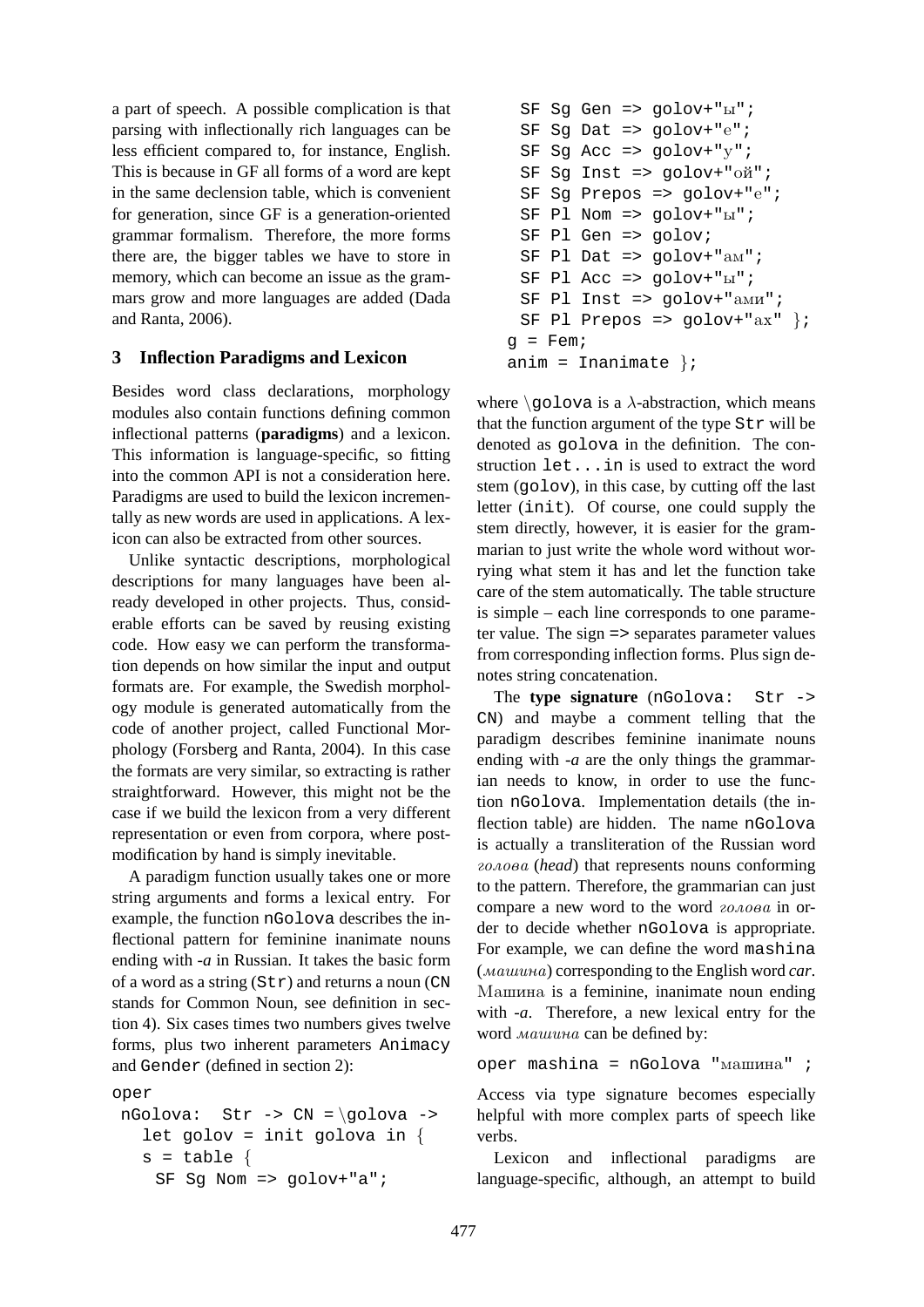a general-purpose interlingua lexicon in GF has been made. Multilingual dictionary can work for words denoting unique objects like *the sun* etc., but otherwise, having a common lexicon interface does not sound like a very good idea or at least something one would like to start with. Normally, multilingual dictionaries have bilingual organization (Kellogg, 2005).

At the moment the resource grammar has an interlingua dictionary for, so called, closed word classes like pronouns, prepositions, conjunctions and numerals. But even there, a number of discrepancies occurs. For example, the impersonal pronoun *one* (OnePron) has no direct correspondence in Russian. Instead, to express the same meaning Russian uses the infinitive:  $ecau$ очень захотеть, можно в космос улететь (*if one really wants, one can fly into the space*). Note, that the modal verb *can* is transformed into the adverb moжno (*it is possible*). The closest pronoun to *one* is the personal pronoun  $mu (you)$ , which is omitted in the final sentence: если очень захочешь, можешь в кос*мос улететь*. The Russian implementation of OnePron uses the later construction, skipping the string (s), but preserving number (n), person (p) and animacy (anim) parameters, which are necessary for agreement:

```
oper OnePron: Pronoun = {
  s = " " ;n = Singular;
  p = P2;anim = \text{Animate }};
```
## **4 Syntax**

Syntax modules describe rules for combining words into phrases and sentences. Designing a language-independent syntax API is the most difficult part: several revisions have been made as the resource coverage has grown. Russian is very different from other resource languages, therefore, it sometimes fits poorly into the common API.

Several factors have influenced the API structure so far: application domains, parsing algorithms and supported languages. In general, the resource syntax is built bottom-up, starting with rules for forming noun phrases and verb phrases, continuing with relative clauses, questions, imperatives, and coordination. Some textual and dialogue features might be added, such as contrasting, topicalization, and question-answer relations.

On the way from dictionary entries towards complete sentences, categories loose declension forms and, consequently, get more parameters that "memorize" what forms are kept, which is necessary to arrange agreement later on. Closer to the end of the journey string fields are getting longer as types contain more complex phrases, while parameters are used for agreement and then left behind. Sentence types are the ultimate types that just contain one string and no parameters, since everything is decided and agreed on by that point.

Let us take a look at Russian nouns as an example. A noun lexicon entry type (CN) mentioned in section 3 is defined like the following:

```
param
 SubstForm = SF Number Case;oper
 CN: Type = \{s: SubstForm => Str;
  g: Gender;
  anim: Animacy };
```
As we have seen in section 3, the string table field s contains twelve forms. On the other hand, to use a noun in a sentence we need only one form and several parameters for agreement. Thus, the ultimate noun type to be used in a sentence as an object or a subject looks more like Noun Phrase (NP):

```
oper NP : Type = \{s: Case => Str;
 Agreement: {
    n: Number;
    p: Person;
    g: Gender;
    anim: Animacy} };
```
which besides Gender and Animacy also contains Number and Person parameters (defined in section 2), while the table field s only contains six forms: one for each Case value.

The transition from CN to NP can be done via various intermediate types. A noun can get modifiers like adjectives – красная комната (*the red room*), determiners – много шума (*much ado*), genitive constructions –  $eepo\tilde{u}$  namezo времени  $(a \text{ hero of our time})$ , relative phrases  $-$  *yenoses*, kotory smets (*the man who laughs)*. Thus, the string field (s) can eventually contain more than one word. A noun can become a part of other phrases, e.g. a predicate in a verb phrase –  $\alpha$ – sila (*knowledge is power)* or a complement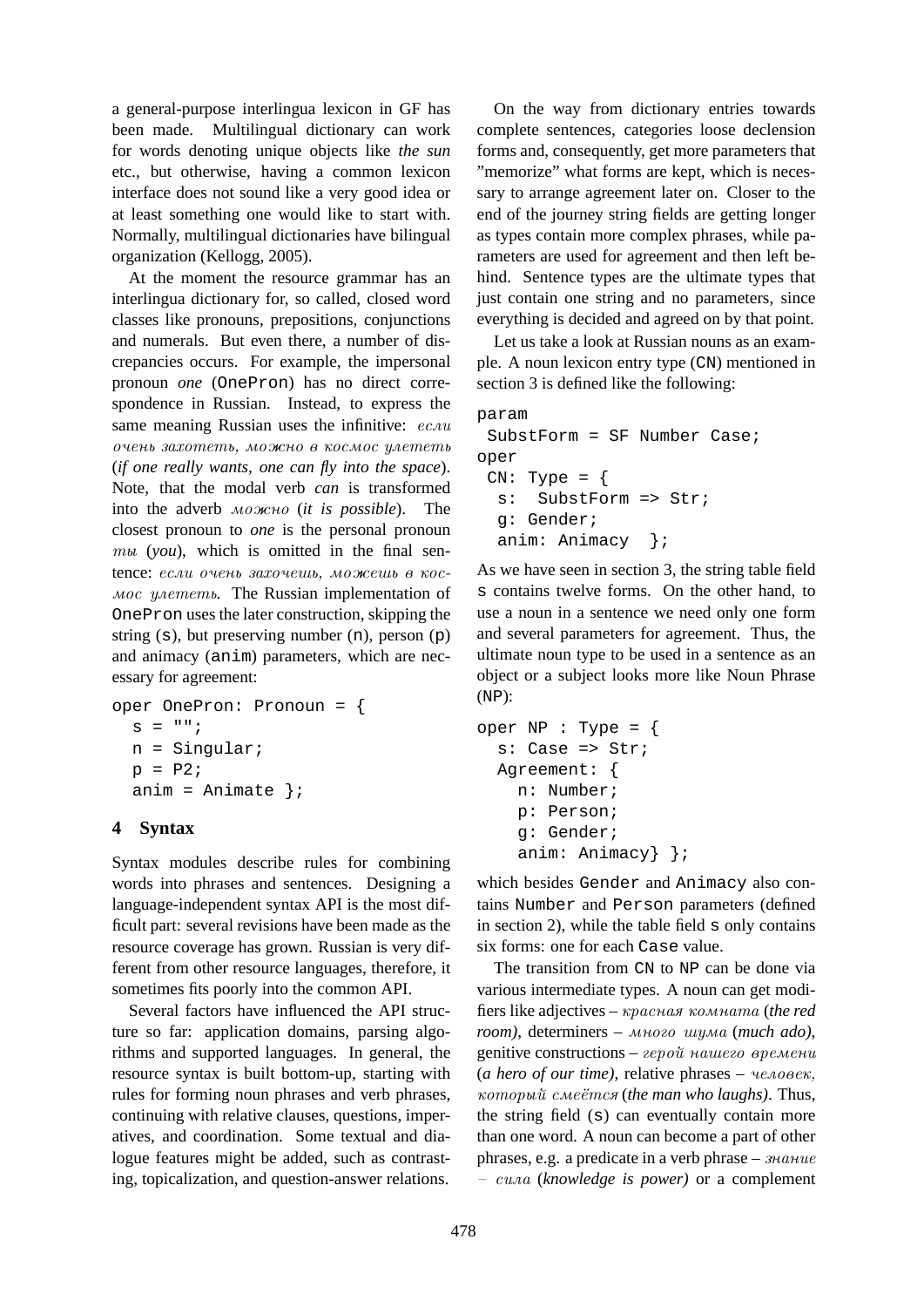in a prepositional phrase – *sa persou*,  $\theta$  menu derevьev (*across the river and into the trees)*.

The language-independent API has an hierarchy of intermediate types all the way from dictionary entries to sentences. All supported languages follow this structure, although in some cases this does not happen naturally. For example, the division between definite and indefinite noun phrases is not relevant for Russian, since Russian does not have any articles, while being an important issue about nouns in many European languages. The common API contains functions supporting such division, which are all conflated into one in the Russian implementation. This is a simple case, where Russian easily fits into the common API, although a corresponding phenomenon does not really exist.

Sometimes, a problem does not arise until the joining point, where agreement has to be made. For instance, in Russian, numeral modification uses different cases to form a noun phrase in nominative case:  $mpu$  mooapuuya (three comrades), where the noun is in nominative, but  $n \pi m b$  mo*eapuweu* (*five comrades*), where the noun is in genitive! Two solutions are possible. An extra non-linguistic parameter bearing the semantics of a numeral can be included in the Numeral type. Alternatively, an extra argument (NumberVal), denoting the actual number value, can be introduced into the numeral modification function (IndefNumNP) to tell apart numbers with the last digit between 2 and 4 from other natural numbers:

oper IndefNumNP: NumberVal -> Numeral -> CN -> NP;

Unfortunately, this would require changing the language-independent API (adding the NumberVal argument) and consequent adjustments in all other languages that do not need this information. Note, that IndefNumNP, Numeral, CN (Common Noun) and NP (Noun Phrase) belong to the language-independent API, i.e. they have different implementations in different languages. We prefer the encapsulation version, since the other option will make the function more error-prone.

Nevertheless, one can argue for both solutions, which is rather typical while designing a common interface. One has to decide what should be kept language-specific and what belongs to the language-independent API. Often this decision is more or less a matter of taste. Since Russian is not the main language in the GF resource library, the tendency is to keep things language-specific at least until the common API becomes too restrictive for a representative number of languages.

The example above demonstrates a syntactic construction, which exist both in the languageindependent API and in Russian although the common version is not as universal as expected. There are also cases, where Russian structures are not present in the common interface at all, since there is no direct analogy in other supported languages. For instance, a short adjective form is used in phrases like mne nuжna pomowь (*I need help*) and  $e\tilde{u}$  *unmepecno uckyccmeo* (*she is interested in art*). In Russian, the expressions do not have any verb, so they sound like *to me needed help* and *to her interesting art*, respectively. Here is the function predShortAdj describing such adjective predication<sup>2</sup> specific to Russian:

```
oper predShortAdj: NP -> Adj ->
NP \rightarrow S = \I, Needed, Help \rightarrow \{s = let {
     toMe = I.s ! Dat;
     needed = Needed.s !
      AF Short Help.g Help.n;
     help = Help.s ! Nom
    } in
    toMe ++ needed ++ help };
```
predShortAdj takes three arguments: a nondegree adjective (Adj) and two noun phrases (NP) that work as a predicate, a subject and an object in the returned sentence (S). The third line indicates that the arguments will be denoted as Needed, I and Help, respectively ( $\lambda$ -abstraction). The sentence type (S) only contains one string field s. The construction let...in is used to first form the individual words (toMe, needed and help) to put them later into a sentence. Each word is produced by taking appropriate forms from inflection tables of corresponding arguments (Needed.s,  $He1p.s$  and  $I.s$ ). In the noun arguments I and Help dative and nominative cases, respectively, are taken (!-sign denotes the selection operation). The adjective Needed agrees with the noun Help, so Help's gender (g) and number (n) are used to build an appropriate adjective form (AF Short Help.g Help.n). This is exactly where we finally use the parameters from Help argument of the type NP defined above. We only use the declension tables from the argu-

<sup>&</sup>lt;sup>2</sup>In this example we disregard adjective past/future tense markers  $\delta u$ no/ $\delta y$ dem.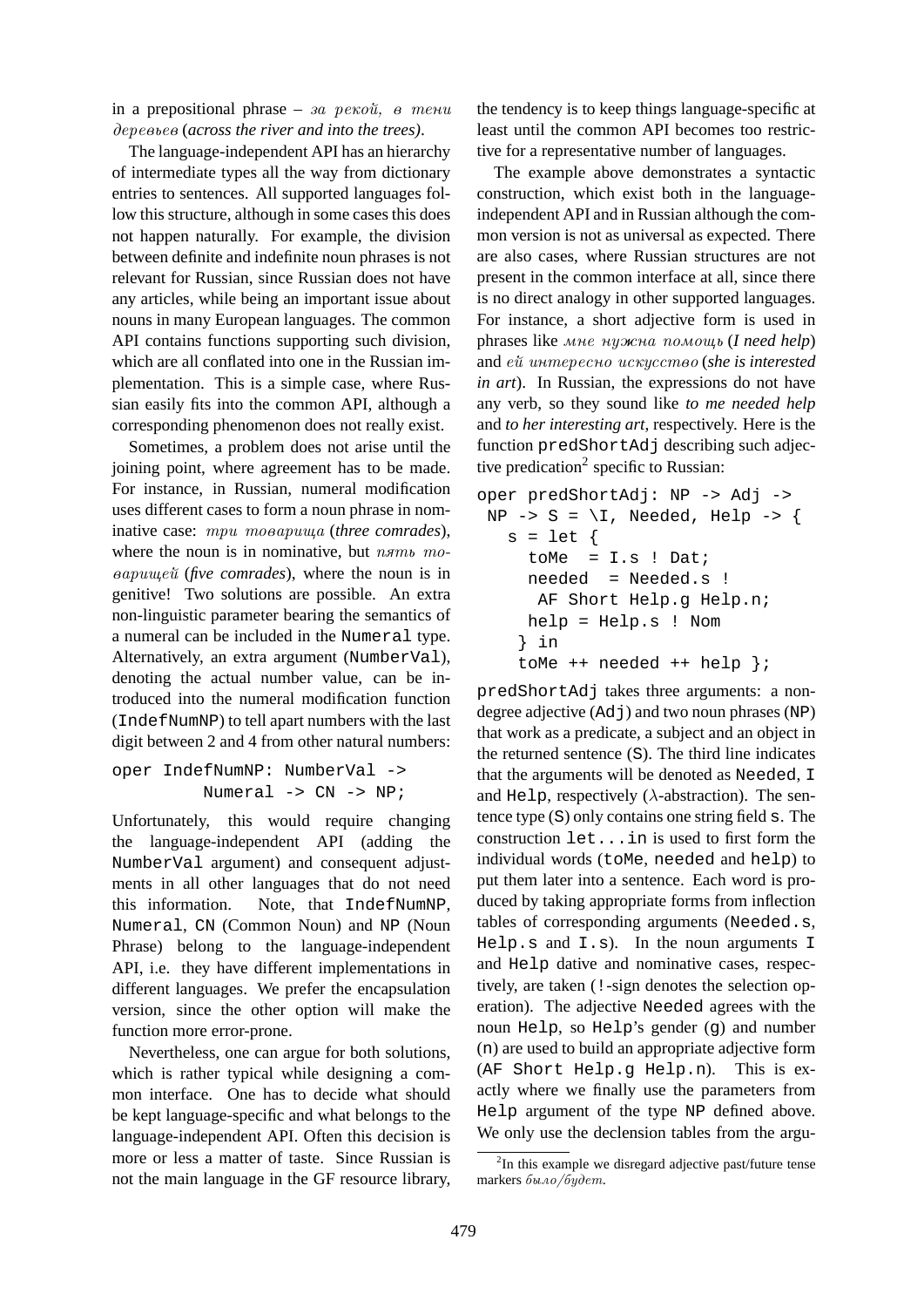ments I and Needed – other parameters are just thrown away. Note, that predShortAdjuses the type Adj for non-degree adjectives instead of AdjDegree presented in section 2. We also use the Short adjective form as an extra Case-value.

## **5 An Example Application Grammar**

The purpose of the example is to show similarities between the same grammar written for different languages using the resource library. Such similarities increase the reuse of previously written code across languages: once written for one language a grammar can be ported to another language relatively easy and fast. The more languageindependent API functions (names conventionally starting with a capital letter) a grammar contains, the more efficient the porting becomes.

We will consider a fragment of  $Health - a$ small phrase-book grammar written using the resource grammar library in English, French, Italian, Swedish and Russian. It can form phrases like *she has a cold and she needs a painkiller*. The following categories (cat) and functions (fun) constitute language-independent abstract syntax (domain semantics):

```
cat
Patient; Condition;
Medicine; Prop;
f_{11}ShePatient: Patient;
CatchCold: Condition;
PainKiller: Medicine;
BeInCondition: Patient ->
  Condition -> Prop;
NeedMedicine: Patient ->
  Medicine -> Prop;
And: Prop -> Prop -> Prop;
```
Abstract syntax determines the class of statements we are able to build with the grammar. The category Prop denotes complete propositions like *she has a cold*. We also have separate categories of smaller units like Patient, Medicine and Condition. To produce a proposition one can, for instance, use the function BeInCondition, which takes two arguments of the types Patient and Condition and returns the result of the type Prop. For example, we can form the phrase *she has a cold* by combining three functions above:

```
BeInCondition
 ShePatient CatchCold
```
where ShePatient and CatchCold are constants used as arguments to the function BeInCondition.

Concrete syntax translates abstract syntax into natural language strings. Thus, concrete syntax is language-specific. However, having the languageindependent resource API helps to make even a part of concrete syntax shared among the languages:

| lincat        |                  |
|---------------|------------------|
| Patient       | $= NP;$          |
| Condition     | $= VP;$          |
| Medicine      | $= \, \text{CN}$ |
| Prop          | $=$ S;           |
| lin           |                  |
| And           | $=$ ConjS;       |
| ShePatient    | $=$ SheNP;       |
| BeInCondition | $=$ PredVP;      |

The first group (lincat) tells that the semantic categories Patient, Condition, Medicine and Prop are expressed by the resource linguistic categories: noun phrase (NP), verb phrase (VP), common noun (CN) and sentence (S), respectively. The second group  $(lin)$  tells that the function And is the same as the resource coordination function ConjS, the function ShePatient is expressed by the resource pronoun SheNP and the function BeInCondition is expressed by the resource function PredVP (the classic NP VP->S rule). Exactly the same rules work for all five languages, which makes the porting triv $ial<sup>3</sup>$ . However, this is not always the case.

Writing even a small grammar in an inflectionally rich language like Russian requires a lot of work on morphology. This is the part where using the resource grammar library may help, since resource functions for adding new lexical entries are relatively easy to use. For instance, the word *painkiller* is defined similarly in five languages by taking a corresponding basic word form as an argument to an inflection paradigm function:

```
-- English:
PainKiller = regN "painkiller";
-- French:
PainKiller = regN "calmant";
-- Italian:
PainKiller = regN "calmante";
```
<sup>&</sup>lt;sup>3</sup>Different languages can actually share the same code using GF parameterized modules (Ranta, to appear)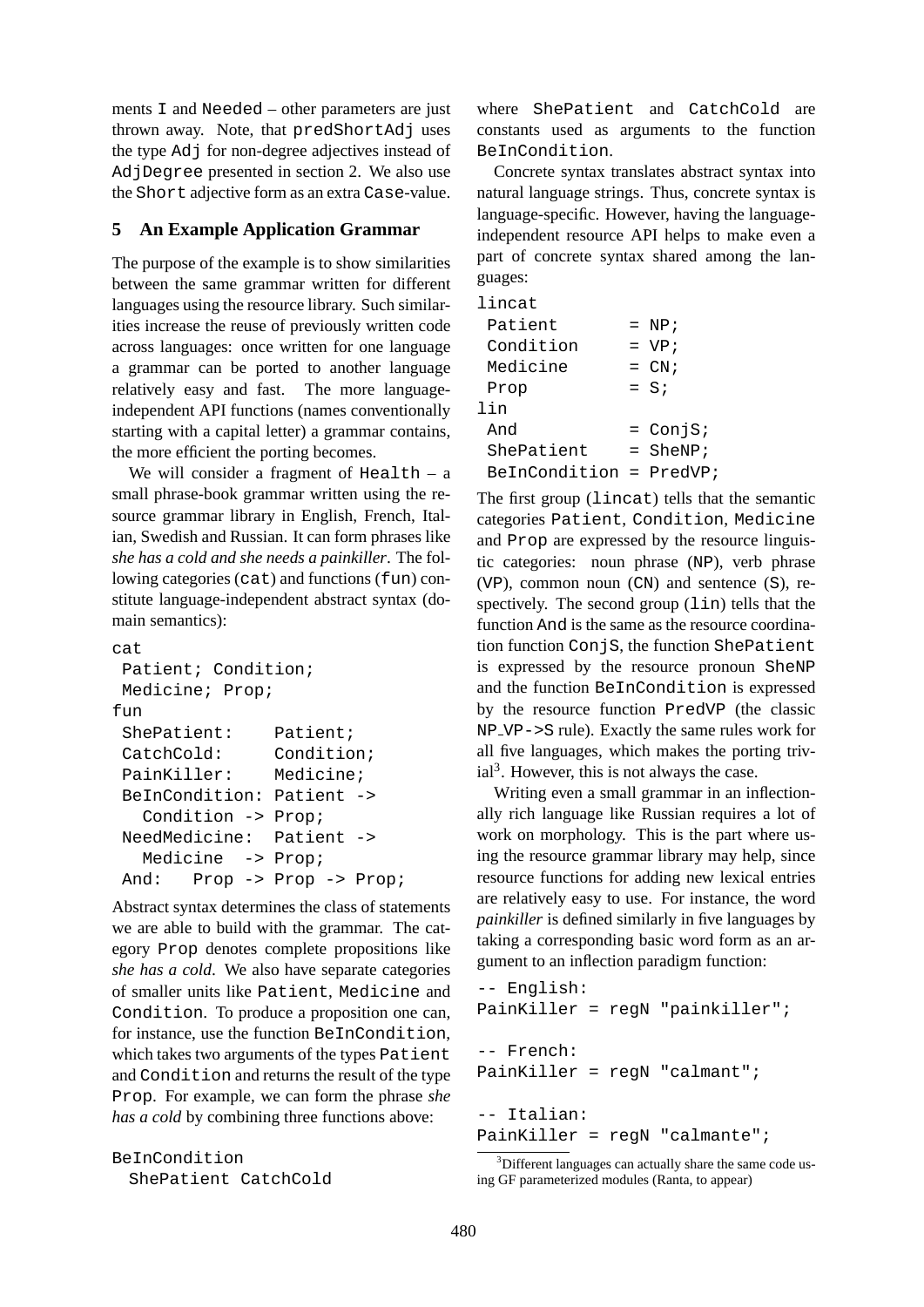```
-- Swedish:
PainKiller = regGenN
  "smärtstillande" Neut;
```

```
-- Russian:
```
PainKiller =  $nEe$  " $o6e360\nIUBa}$  vought"; The Gender parameter (Neut) is provided for Swedish.

In the remaining functions we see bigger differences: the idiomatic expressions *I have a cold* in French, Swedish and Russian is formed by adjective predication, while a transitive verb construction is used in English and Italian. Therefore, different functions (PosA and PosTV) are applied. tvHave and tvAvere denote transitive verb *to have* in English and Italian, respectively. IndefOneNP is used for forming an indefinite noun phrase from a noun in English and Italian:

```
-- English:
CatchCold = PosTV tvHave
 (IndefOneNP (regN "cold"));
-- Italian:
CatchCold = PosTV tvAvere
 (IndefOneNP (regN "raffreddore"));
-- French:
CatchCold = PosA (regA "enrhumé")
-- Swedish:
CatchCold = PosA
(mk2A "förkyld" "förkylt");
-- Russian:
CatchCold = PosA
 (\text{adj-yj} "\text{mpcry}жен");
```
In the next example the Russian version is rather different from the other languages. The phrase *I need a painkiller* is a transitive verb predication together with complementation rule in English and Swedish. In French and Italian we need to use the idiomatic expressions *avoir besoin* and *aver bisogno*. Therefore, a classic NP VP rule (PredVP) is used. In Russian the same meaning is expressed by using adjective predication defined in section 4:

```
--English:
NeedMedicine pat med = predV2
 (dirV2 (regV "need"))
```

```
pat (IndefOneNP med);
-- Swedish:
NeedMedicine pat med = predV2
  (dirV2 (regV "behöver"))
 pat (DetNP nullDet med);
-- French:
NeedMedicine pat med = PredVP
 pat (avoirBesoin med);
-- Italian:
NeedMedicine pat med = PredVP
 pat (averBisogno med);
-- Russian:
NeedMedicine pat med =
 predShortAdj pat
 (\text{adj}_y j "нужен") med;
```
Note, that the medicine argument (med) is used with indefinite article in the English version (IndefOneNP), but without articles in Swedish, French and Italian. As we have mentioned in section 4, Russian does not have any articles, although the corresponding operations exist for the sake of consistency with the languageindependent API.

Health grammar shows that the more similar languages are, the easier porting will be. However, as with traditional translation the grammarian needs to know the target language, since it is not clear whether a particular construction is correct in both languages, especially, when the languages seem to be very similar in general.

### **6 Conclusion**

GF resource grammars are general-purpose grammars used as a basis for building domain-specific application grammars. Among pluses of using such grammar library are guaranteed grammaticality, code reuse (both within and across languages) and higher abstraction level for writing application grammars. According to the "division of labor" principle, resource grammars comprise the necessary linguistic knowledge allowing application grammarians to concentrate on domain semantics.

Following Chomsky's universal grammar hypothesis (Chomsky, 1981), GF multilingual resource grammars maintain a common API for all supported languages. This is implemented using